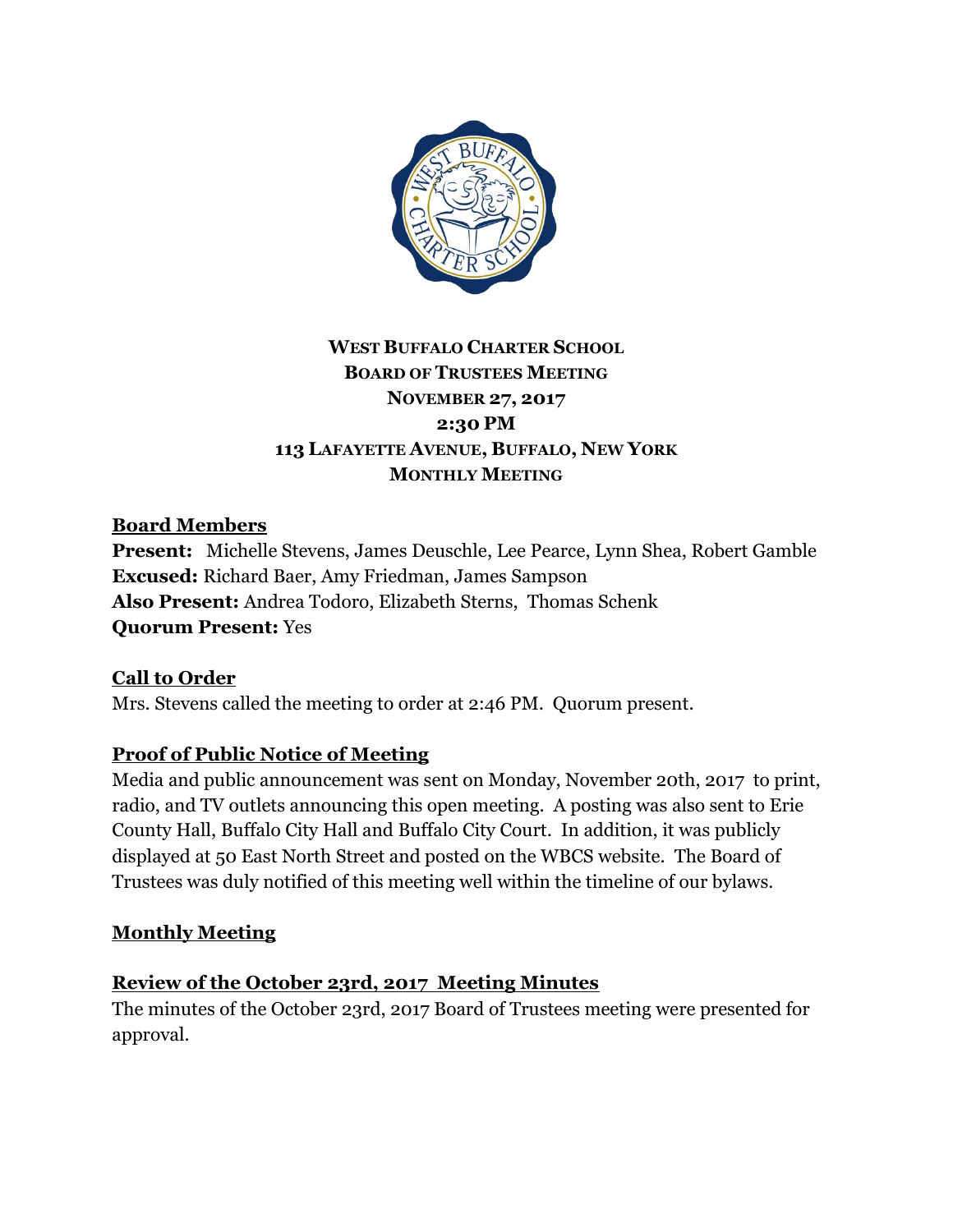**Upon motion duly made by Mr. Deuschle and seconded by Mrs. Pearce, the minutes of the October 23rd, 2017 Board meeting were approved as presented. All in favor. Non-opposed.**

### **Expansion and Construction**

● Mrs. Sterns presented the Construction and Finance Committee report.

### **Financial Report**

Mrs. Sterns presented the financial reports for the period ending October 31st, 2017 (a copy is attached hereto and made a part hereof).

# **Upon motion duly made by Dr. Gamble and seconded by Mr. Deuschle, the October 31st, 2017 financials were approved as presented. All in favor. Non-opposed.**

### **School Leader Report**

Mrs. Todoro presented the School Leader report (a copy is attached hereto and made a part hereof).

• Mrs. Todoro reported on the meeting with BPS CSE representatives regarding test read accommodations.

# **Upon motion duly made by Mrs.Pearce and seconded by Mrs. Shea, two lunch monitors were approved as presented. All in favor. Non-opposed.**

# **Upon motion duly made by Mrs. Shea and seconded by Mr. Deuschle, the change to the WBCS calendar for a 12:30 dismissal on Friday, December 22nd was approved as presented. All in favor. Non-opposed.**

● Discussion regarding intramural sports for 5th and 6th grades beginning in January.

#### **Executive Session**

The board adjourned into Executive Session at 3:36 PM. A motion to adjourn from Executive Session was made by Mrs. Shea and seconded by Mr. Deuschle at 3:45 PM.